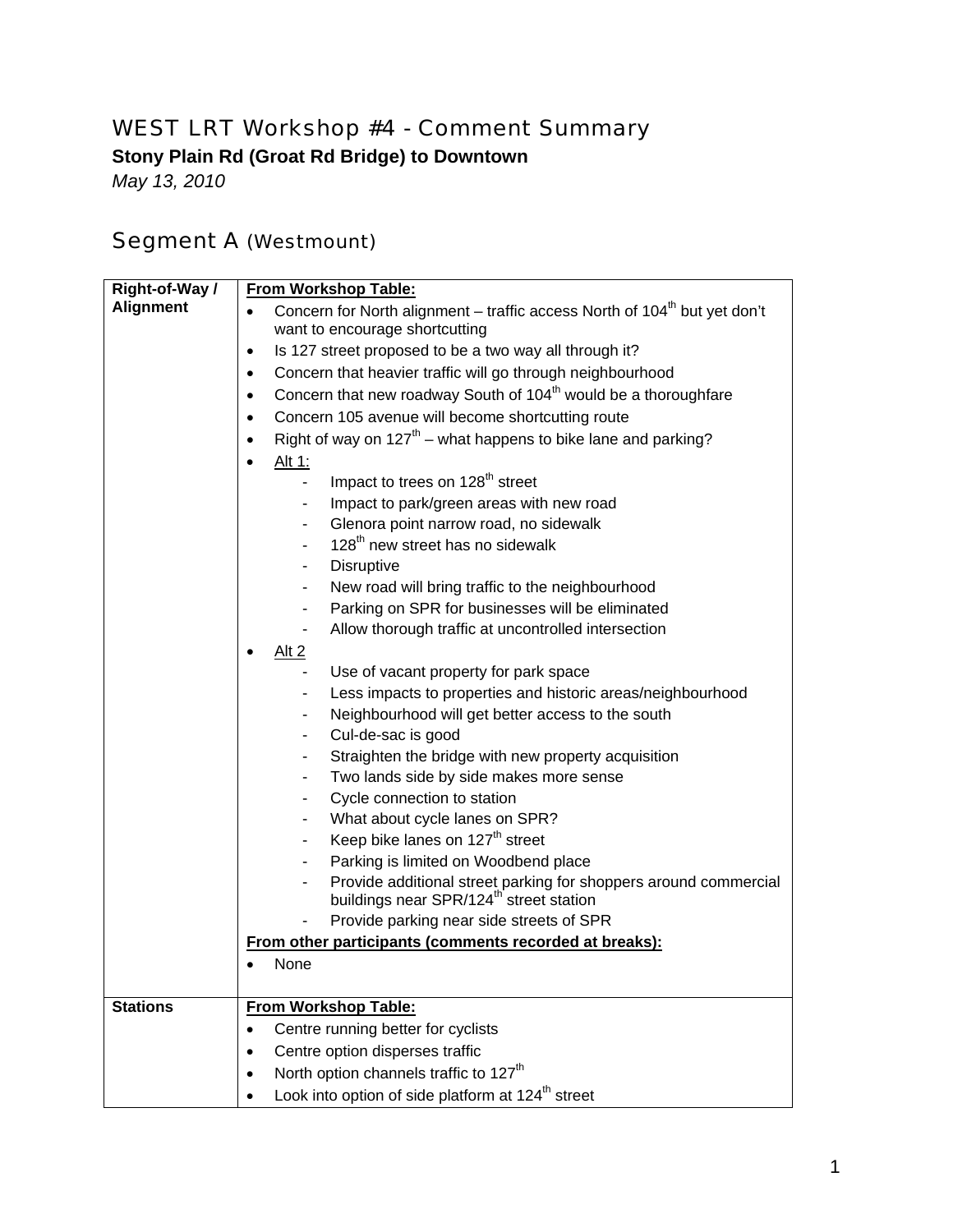|                 | Ensure<br>$\bullet$                                                                                                                    |
|-----------------|----------------------------------------------------------------------------------------------------------------------------------------|
|                 | Stations need "open" pedestrian connections from sidewalks (barrier free,<br>$\bullet$                                                 |
|                 | ability to enter from all sides)                                                                                                       |
|                 | Seniors home on 127 <sup>th</sup> needs access<br>$\bullet$                                                                            |
|                 | Concern for people 'living' in LRT shelters but also shelters need heat<br>$\bullet$                                                   |
|                 | Explore pedestrian crossings at non-signalized intersections<br>٠                                                                      |
|                 | Explore further pedestrian safety<br>$\bullet$                                                                                         |
|                 | Don't want "bells" or "arms"<br>٠                                                                                                      |
|                 | Concern for left turns at SPR 124 <sup>th</sup><br>$\bullet$                                                                           |
|                 | Properties that are identified as acquisition could be integrated with<br>$\bullet$<br>station area for development                    |
|                 | Protect Glenora gallery<br>$\bullet$                                                                                                   |
|                 | 116 <sup>th</sup> street is a busy street – potential location for station<br>$\bullet$                                                |
|                 | 116 <sup>th</sup> street will get more traffic to 'good route'<br>$\bullet$                                                            |
|                 | 124 <sup>th</sup> street intersection is busy<br>$\bullet$                                                                             |
|                 | Single lane will impede traffic<br>$\bullet$                                                                                           |
|                 | Concerns on serving traffic                                                                                                            |
|                 | From other participants (comments recorded at breaks):                                                                                 |
|                 | None<br>$\bullet$                                                                                                                      |
|                 |                                                                                                                                        |
| Neighborhood /  | <b>From Workshop Table:</b>                                                                                                            |
| <b>Business</b> | More pedestrian/cyclist crossings needed<br>$\bullet$                                                                                  |
| Access          | Need more pedestrian crossings (at least more than one every 3 blocks)<br>$\bullet$                                                    |
|                 | Take note of Calgary downtown pedestrian crossings<br>$\bullet$                                                                        |
|                 | Pedestrian crossings needed on 129 <sup>th</sup> street, especially near seniors<br>$\bullet$                                          |
|                 | homes                                                                                                                                  |
|                 | Bike crossings at every intersection<br>$\bullet$                                                                                      |
|                 | Bike lane on 127 street?<br>$\bullet$                                                                                                  |
|                 | New road will open traffic to calm neighborhood<br>$\bullet$                                                                           |
|                 | East bound left turn at 127 <sup>th</sup> street to 124 <sup>th</sup> street is limited<br>$\bullet$                                   |
|                 | Use island on 127 <sup>th</sup> street intersection<br>$\bullet$                                                                       |
|                 | Do something with barriers so that cars can't cross, but people will be<br>able to:                                                    |
|                 | Westmount residents mostly use 107 <sup>th</sup> anyways<br>$\bullet$                                                                  |
|                 | Good (long) left turn bays needed at 124 <sup>th</sup> to avoid 'jug handle' traffic<br>$\bullet$<br>going through community           |
|                 | The proposed roadway "addition" in Groat Estates a bad idea<br>٠                                                                       |
|                 | Traffic calming measures needed in communities on 105 <sup>th</sup> , 106 <sup>th</sup> , 127 <sup>th</sup> ,<br>and 128 <sup>th</sup> |
|                 | One way streets should be added to prevent short cutting traffic<br>$\bullet$                                                          |
|                 | Don't want non-community traffic or "jug handling" signs                                                                               |
|                 |                                                                                                                                        |
|                 | From other participants (comments recorded at breaks):                                                                                 |
|                 | Option 2 is overwhelmingly preferred                                                                                                   |